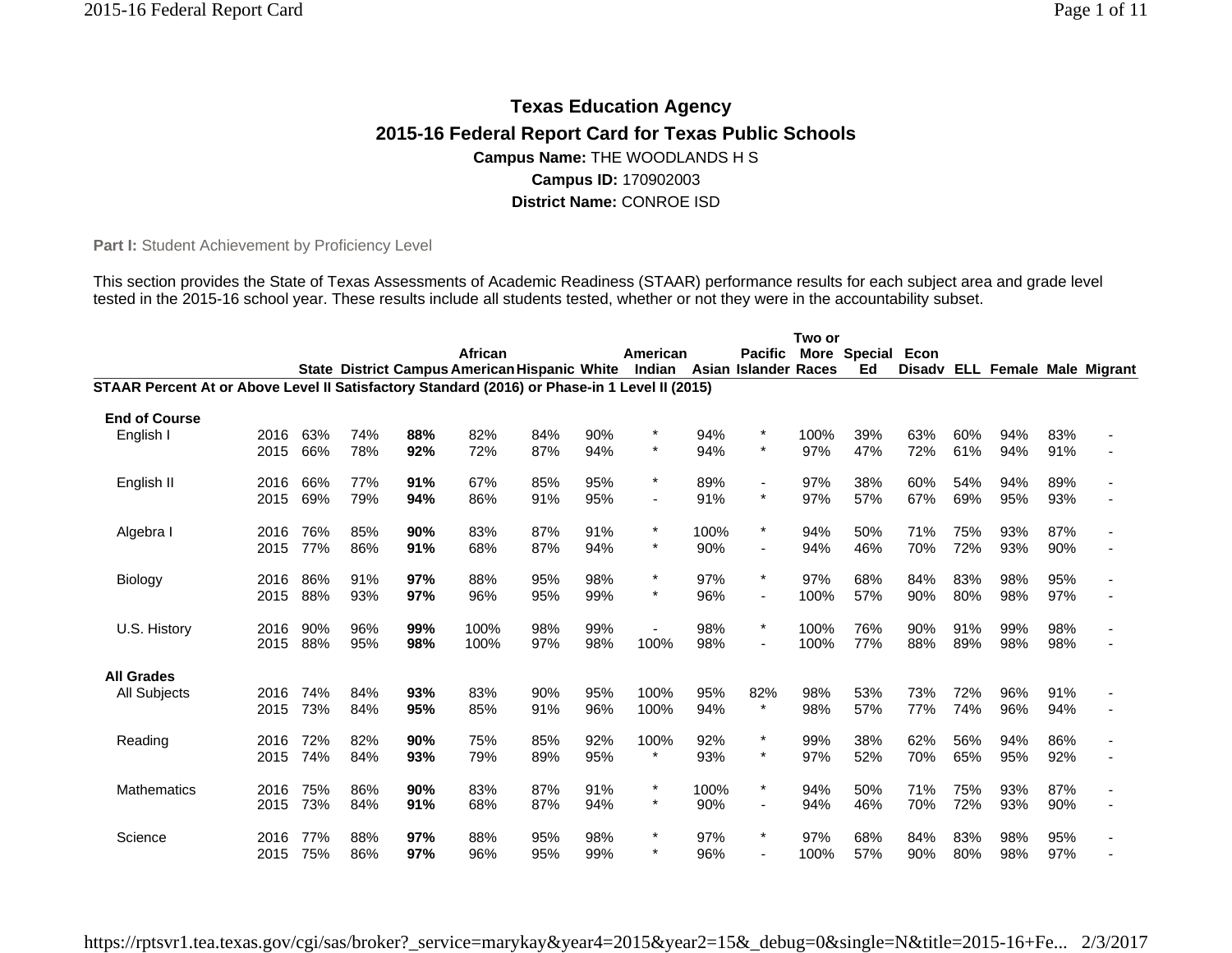|                                          |              |              |            | <b>State District Campus American Hispanic White</b> | African      |             |             |             | American<br>Indian     |            | <b>Pacific</b><br>Asian Islander Races | Two or       | More Special Econ<br>Ed |            |            | Disadv ELL Female Male Migrant |             |    |
|------------------------------------------|--------------|--------------|------------|------------------------------------------------------|--------------|-------------|-------------|-------------|------------------------|------------|----------------------------------------|--------------|-------------------------|------------|------------|--------------------------------|-------------|----|
| <b>Social Studies</b>                    | 2016<br>2015 | 76%<br>74%   | 86%<br>85% | 99%<br>98%                                           | 100%<br>100% |             | 98%<br>97%  | 99%<br>98%  | 100%                   | 98%<br>98% |                                        | 100%<br>100% | 76%<br>77%              | 90%<br>88% | 91%<br>89% | 99%<br>98%                     | 98%<br>98%  |    |
| STAAR Percent at Final Level II or Above |              |              |            |                                                      |              |             |             |             |                        |            |                                        |              |                         |            |            |                                |             |    |
| <b>All Grades</b>                        |              |              |            |                                                      |              |             |             |             |                        |            |                                        |              |                         |            |            |                                |             |    |
| All Subjects                             | 2016<br>2015 | 42%<br>38%   | 58%<br>55% | 79%<br>81%                                           | 59%<br>64%   |             | 73%<br>72%  | 82%<br>84%  | 91%<br>100%            | 88%<br>85% | 64%<br>$^\star$                        | 86%<br>84%   | 26%<br>27%              | 43%<br>47% | 46%<br>41% | 84%<br>83%                     | 75%<br>79%  |    |
| Reading                                  | 2016<br>2015 | 42%<br>40%   | 57%<br>56% | 77%<br>81%                                           | 47%<br>64%   |             | 69%<br>71%  | 81%<br>85%  | 80%                    | 85%<br>85% | $\star$<br>$\pmb{\ast}$                | 84%<br>83%   | 20%<br>28%              | 37%<br>46% | 34%<br>37% | 85%<br>86%                     | 70%<br>77%  |    |
| <b>Mathematics</b>                       | 2016<br>2015 | 40%<br>36%   | 58%<br>54% | 52%<br>58%                                           | 40%<br>37%   |             | 53%<br>49%  | 52%<br>61%  | $\star$                | 71%<br>70% | $\star$<br>$\blacksquare$              | 53%<br>56%   | 17%<br>10%              | 22%<br>24% | 48%<br>31% | 56%<br>59%                     | 49%<br>57%  |    |
| Science                                  | 2016<br>2015 | 44%<br>40%   | 62%<br>59% | 88%<br>85%                                           | 75%<br>72%   |             | 84%<br>77%  | 89%<br>89%  | $^\star$<br>$\star$    | 94%<br>86% | $\star$<br>$\blacksquare$              | 94%<br>92%   | 25%<br>27%              | 59%<br>42% | 55%<br>41% | 89%<br>85%                     | 86%<br>86%  |    |
| <b>Social Studies</b>                    | 2016<br>2015 | 45%<br>41%   | 61%<br>57% | 92%<br>91%                                           | 89%<br>76%   |             | 86%<br>88%  | 94%<br>93%  | $\blacksquare$<br>100% | 94%<br>93% | $\pmb{\ast}$                           | 100%<br>90%  | 53%<br>42%              | 69%<br>83% | 65%<br>60% | 92%<br>91%                     | 92%<br>91%  |    |
| STAAR Percent at Level III Advanced      |              |              |            |                                                      |              |             |             |             |                        |            |                                        |              |                         |            |            |                                |             |    |
| <b>All Grades</b>                        |              |              |            |                                                      |              |             |             |             |                        |            |                                        |              |                         |            |            |                                |             |    |
| All Subjects                             | 2016<br>2015 | 17%<br>14%   | 29%<br>26% | 37%<br>34%                                           | 21%<br>17%   |             | 31%<br>27%  | 39%<br>36%  | 18%<br>73%             | 47%<br>46% | 36%<br>$\star$                         | 45%<br>34%   | 6%<br>5%                | 12%<br>13% | 9%<br>9%   | 39%<br>35%                     | 34%<br>33%  |    |
| Reading                                  | 2016<br>2015 | 16%<br>15%   | 27%<br>26% | 21%<br>17%                                           | 12%<br>8%    |             | 17%<br>13%  | 21%<br>17%  | 20%                    | 32%<br>33% | $\star$<br>$\star$                     | 27%<br>23%   | 0%<br>2%                | 3%<br>2%   | 0%<br>1%   | 29%<br>22%                     | 12%<br>13%  |    |
| <b>Mathematics</b>                       | 2016<br>2015 | 17%<br>14%   | 30%<br>26% | 24%<br>21%                                           | 10%<br>5%    |             | 27%<br>17%  | 24%<br>23%  | $^\star$<br>$^\star$   | 35%<br>37% | $\star$<br>$\overline{\phantom{a}}$    | 29%<br>13%   | 7%<br>2%                | 5%<br>11%  | 20%<br>8%  | 27%<br>23%                     | 21%<br>20%  |    |
| Science                                  | 2016<br>2015 | 15%<br>14%   | 28%<br>27% | 44%<br>45%                                           | 9%<br>12%    |             | 39%<br>32%  | 47%<br>50%  | $\star$<br>$\star$     | 55%<br>53% | $^\star$<br>$\blacksquare$             | 53%<br>46%   | 4%<br>5%                | 16%<br>8%  | 12%<br>7%  | 45%<br>41%                     | 44%<br>48%  |    |
| <b>Social Studies</b>                    | 2016<br>2015 | 21%<br>18%   | 37%<br>34% | 70%<br>71%                                           | 70%<br>52%   |             | 56%<br>65%  | 73%<br>74%  | $\blacksquare$<br>100% | 81%<br>77% | $\pmb{\ast}$<br>$\blacksquare$         | 87%<br>65%   | 20%<br>15%              | 41%<br>49% | 17%<br>34% | 63%<br>69%                     | 77%<br>73%  |    |
| <b>STAAR Participation (All Grades)</b>  |              |              |            |                                                      |              |             |             |             |                        |            |                                        |              |                         |            |            |                                |             |    |
| <b>All Tests</b>                         |              | 2016<br>2015 | 99%<br>99% | 99%<br>99%                                           | 100%<br>99%  | 99%<br>100% | 100%<br>97% | 100%<br>99% | 100%<br>100%           | 99%<br>99% | 100%<br>100%                           | 100%<br>99%  | 98%<br>97%              | 98%<br>96% | 99%<br>81% | 100%<br>99%                    | 100%<br>98% | 0% |

https://rptsvr1.tea.texas.gov/cgi/sas/broker?\_service=marykay&year4=2015&year2=15&\_debug=0&single=N&title=2015-16+Fe... 2/3/2017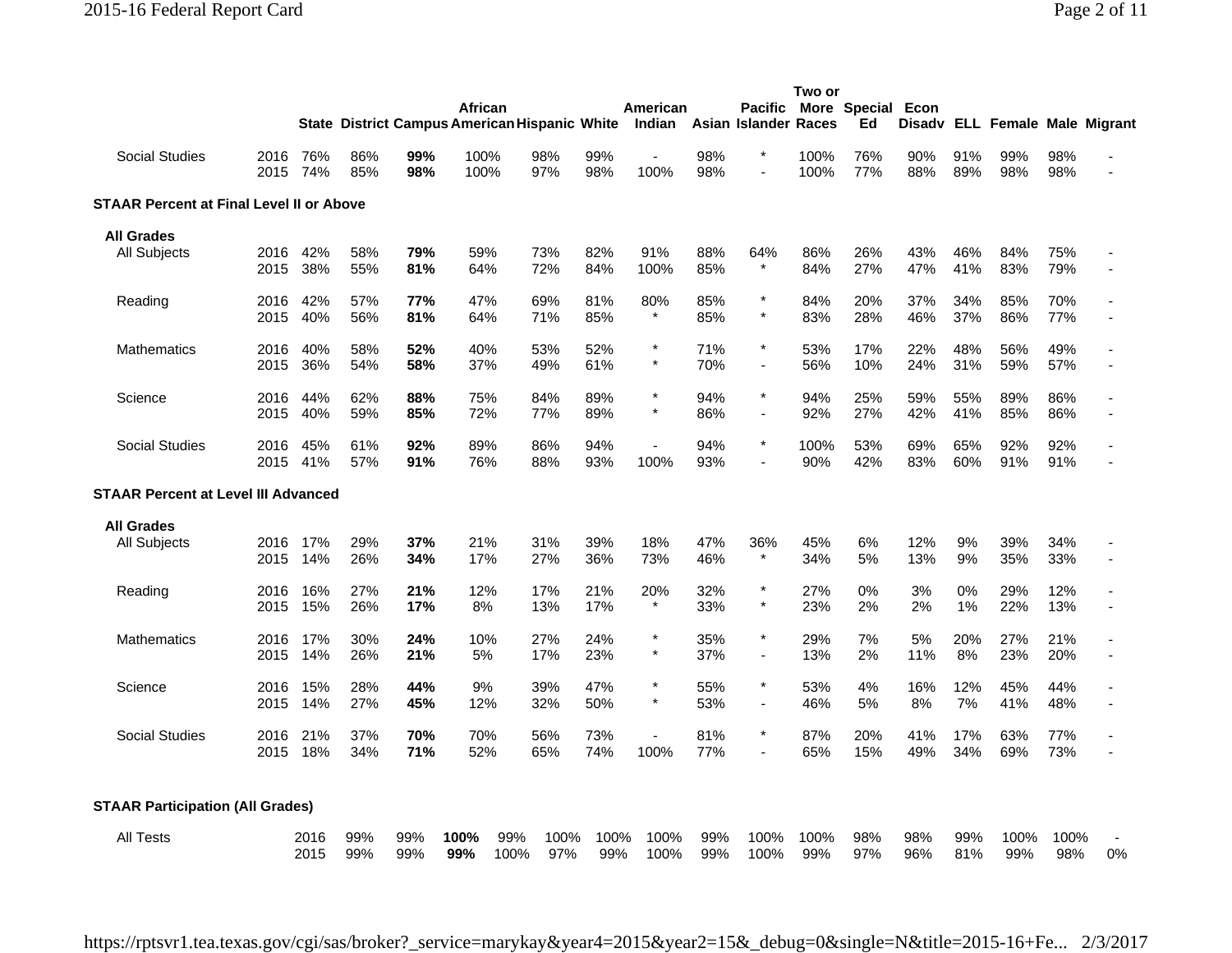| Reading        | 2016<br>2015 | 99%<br>99%  | 99%<br>99%  | 100%<br>97%  | 100%<br>100% | 100%<br>93%  | 99%<br>99%   | 100%<br>100%             | 100%<br>98% | 100%                                | 100%<br>98%     | 98%<br>96% | 97%<br>92%  | 99%<br>66%   | 99%<br>97%  | 100%<br>97% | $\overline{\phantom{0}}$<br>0% |
|----------------|--------------|-------------|-------------|--------------|--------------|--------------|--------------|--------------------------|-------------|-------------------------------------|-----------------|------------|-------------|--------------|-------------|-------------|--------------------------------|
| Mathematics    | 2016<br>2015 | 100%<br>99% | 99%<br>100% | 100%<br>100% | 97%<br>100%  | 100%<br>100% | 100%<br>100% | 100%                     | 94%<br>100% | $\star$<br>$\overline{\phantom{a}}$ | 100%<br>$100\%$ | 97%<br>98% | 98%<br>100% | 100%<br>100% | 99%<br>100% | 100%<br>99% | $\overline{\phantom{a}}$<br>٠  |
| Science        | 2016         | 99%         | 99%         | 100%         | 97%          | 100%         | 100%         | $\star$                  | 100%        | $\star$                             | 100%            | 97%        | 97%         | 99%          | 99%         | 100%        | $\overline{\phantom{a}}$       |
|                | 2015         | 99%         | 99%         | 100%         | 100%         | 100%         | 100%         | 100%                     | 100%        | $\overline{\phantom{a}}$            | 100%            | 98%        | 100%        | 100%         | 100%        | 100%        | ٠                              |
| Social Studies | 2016         | 98%         | 99%         | 100%         | 100%         | 100%         | 100%         | $\overline{\phantom{a}}$ | 98%         | $\ast$                              | 100%            | 100%       | 100%        | 100%         | 100%        | 100%        | $\sim$                         |
|                | 2015         | 99%         | 99%         | 99%          | 100%         | 100%         | 99%          | 100%                     | 100%        | $\blacksquare$                      | 100%            | 96%        | 98%         | 92%          | 99%         | 99%         | $\overline{\phantom{0}}$       |

#### **STAAR Participation Results by Assessment Type for Students Served in Special Education Settings (All Grades)**

| <b>Reading Tests</b>                     |      |     |       |     |       |       |       |                          |         |         |     |       |         |     |      |  |
|------------------------------------------|------|-----|-------|-----|-------|-------|-------|--------------------------|---------|---------|-----|-------|---------|-----|------|--|
| % of Participants                        | 2016 | 98% | 98%   | 97% | 100%  | 96%   | 97%   | $\overline{\phantom{0}}$ | 88%     |         | 97% | 100%  | 80%     | 95% | 98%  |  |
| % STAAR/EOC With No                      |      |     |       |     |       |       |       |                          |         |         |     |       |         |     |      |  |
| Accommodations<br>% STAAR/EOC With       | 2016 | l3% | 18%   | 17% | 10%   | 14%   | 21%   | $\overline{\phantom{a}}$ | 0%      | $\star$ | 17% | 15%   | $0\%$   | 7%  | 21%  |  |
| Accommodations                           | 2016 | 73% | 67%   | 71% | 70%   | 71%   | 73%   | ٠                        | 50%     |         | 71% | 80%   | 60%     | 80% | 66%  |  |
| % STAAR Alternate2                       | 2016 | 11% | 13%   | 9%  | 20%   | 11%   | 4%    |                          | 38%     | $\ast$  | 9%  | 5%    | 20%     | 7%  | 10%  |  |
| % of Non-Participants                    | 2016 | 2%  | 2%    | 3%  | $0\%$ | 4%    | 3%    | $\overline{\phantom{0}}$ | 13%     | $\star$ | 3%  | $0\%$ | 20%     | 5%  | 3%   |  |
| <b>Mathematics Tests</b>                 |      |     |       |     |       |       |       |                          |         |         |     |       |         |     |      |  |
| % of Participants<br>% STAAR/EOC With No | 2016 | 99% | 99%   | 97% | 83%   | 100%  | 100%  |                          |         |         | 97% | 89%   |         | 89% | 100% |  |
| Accommodations<br>% STAAR/EOC With       | 2016 | 2%  | 17%   | 18% | 17%   | 20%   | 20%   |                          |         |         | 18% | 22%   | $\ast$  | 17% | 19%  |  |
| Accommodations                           | 2016 | 75% | 69%   | 67% | 33%   | 67%   | 74%   | ٠                        |         |         | 67% | 56%   | $\ast$  | 67% | 67%  |  |
| % STAAR Alternate2                       | 2016 | 12% | 13%   | 12% | 33%   | 13%   | 6%    |                          | $\star$ | $\star$ | 12% | 11%   | $\star$ | 6%  | 14%  |  |
| % of Non-Participants                    | 2016 | 1%  | $1\%$ | 3%  | 17%   | $0\%$ | $0\%$ |                          | $\star$ | $\star$ | 3%  | 11%   | $\star$ | 11% | 0%   |  |

'\*' Indicates results are masked due to small numbers to protect student confidentiality.

'-' Indicates zero observations reported for this group.

'n/a' Indicates data reporting is not applicable for this group.

'?' Indicates that the data for this item were statistically improbable, or were reported outside a reasonable range.

**Part II:** Student Achievement and State Academic Annual Measureable Objectives (AMOs)

This section provides the STAAR performance results for each subject area tested in the 2015-16 school year. These results only include tested students who were in the accountability subset. This section also includes four-year and five-year graduation rates and participation rates on STAAR for

https://rptsvr1.tea.texas.gov/cgi/sas/broker?\_service=marykay&year4=2015&year2=15&\_debug=0&single=N&title=2015-16+Fe... 2/3/2017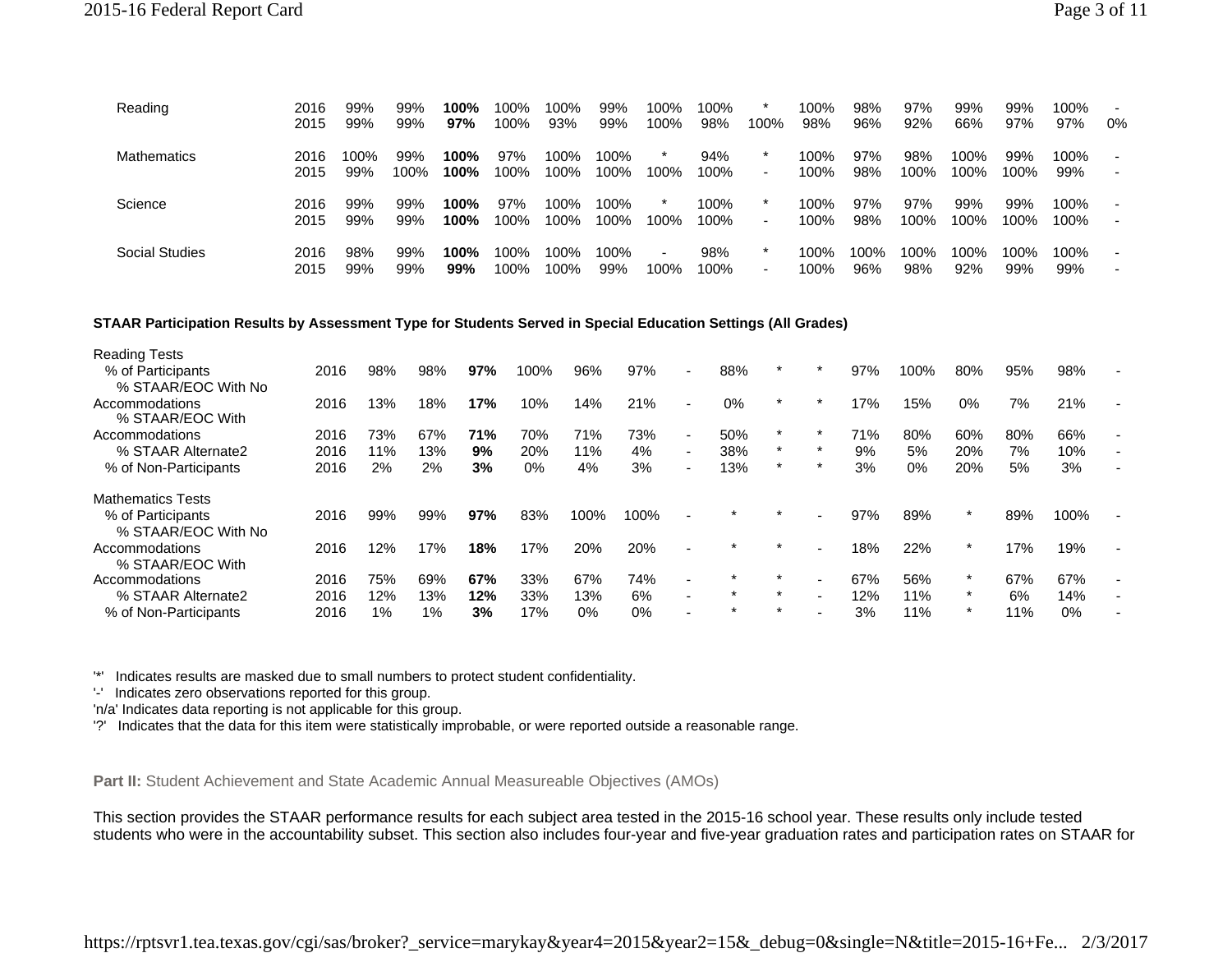reading and mathematics.

|                                                         |     |                                         |     |     |          |     |                |             |               |                |                     |                      |                |                | <b>Percent of</b> |
|---------------------------------------------------------|-----|-----------------------------------------|-----|-----|----------|-----|----------------|-------------|---------------|----------------|---------------------|----------------------|----------------|----------------|-------------------|
|                                                         |     |                                         |     |     |          |     |                | Two or      |               |                | <b>ELL (Current</b> |                      |                |                | Eligible          |
|                                                         | All | African                                 |     |     | American |     | <b>Pacific</b> | <b>More</b> | Econ          | <b>Special</b> | &                   | ELL                  | <b>Total</b>   | <b>Total</b>   | <b>Measures</b>   |
|                                                         |     | <b>Students American Hispanic White</b> |     |     | Indian   |     | Asian Islander | Races       | <b>Disadv</b> | Ed             | <b>Monitored)</b>   | $\ddot{\phantom{1}}$ | <b>Met</b>     | Eligible       | <b>Met</b>        |
| Performance Status - State                              |     |                                         |     |     |          |     |                |             |               |                |                     |                      |                |                |                   |
| <b>State Target</b>                                     | 60% | 60%                                     | 60% | 60% | 60%      | 60% | 60%            | 60%         | 60%           | 60%            | 60%                 |                      |                |                |                   |
| Reading                                                 | Υ   | Υ                                       | Υ   | Υ   |          | Y   |                | Y           | Y             | N              | Y                   |                      | 8              | 9              | 89                |
| Mathematics                                             | Y   | Y                                       | Y   | Y   |          |     |                |             | Y             | N              | Y                   |                      | 6              | $\overline{7}$ | 86                |
| Writing                                                 |     |                                         |     |     |          |     |                |             |               |                |                     |                      | $\mathsf 0$    | $\mathbf 0$    |                   |
| Science                                                 | Y   | Y                                       | Y   | Y   |          | Y   |                | Υ           | Υ             | Y              | Y                   |                      | 9              | 9              | 100               |
| <b>Social Studies</b>                                   | Y   |                                         | Y   | Y   |          | Y   |                | Y           | Y             | Y              | Υ                   |                      | 8              | 8              | 100               |
| <b>Total</b>                                            |     |                                         |     |     |          |     |                |             |               |                |                     |                      | 31             | 33             | 94                |
| Performance Status - Federal                            |     |                                         |     |     |          |     |                |             |               |                |                     |                      |                |                |                   |
| <b>Federal Target</b>                                   | 87% | 87%                                     | 87% | 87% |          |     |                |             | 87%           | 87%            | 87%                 |                      |                |                |                   |
| Reading                                                 | Y   |                                         | Y   | Y   | n/a      | n/a | n/a            | n/a         |               |                |                     | n/a                  |                |                |                   |
| <b>Mathematics</b>                                      | Y   |                                         | Y   | Y   | n/a      | n/a | n/a            | n/a         |               |                |                     | n/a                  |                |                |                   |
| <b>Participation Status</b>                             |     |                                         |     |     |          |     |                |             |               |                |                     |                      |                |                |                   |
| Target                                                  | 95% | 95%                                     | 95% | 95% | 95%      | 95% | 95%            | 95%         | 95%           | 95%            |                     | 95%                  |                |                |                   |
| Reading                                                 | Y   | Υ                                       | Y   | Υ   |          | Y   |                | Y           | Y             | Υ              |                     | Υ                    | 9              | 9              | 100               |
| Mathematics                                             | Y   | Y                                       | Y   | Y   |          |     |                |             | Y             | Y              |                     | Y                    | $\overline{7}$ | $\overline{7}$ | 100               |
| Total                                                   |     |                                         |     |     |          |     |                |             |               |                |                     |                      | 16             | 16             | 100               |
| Federal Graduation Status (Target: See Reason Codes)    |     |                                         |     |     |          |     |                |             |               |                |                     |                      |                |                |                   |
| <b>Graduation Target</b>                                | Y   | Y                                       | Y   | Y   |          | Y   |                |             | Y             | $\mathsf{N}$   |                     | Y                    | $\overline{7}$ | 8              | 88                |
| Met                                                     |     |                                         |     |     |          |     |                |             |               |                |                     |                      |                |                |                   |
| Reason Code ***                                         | a   | a                                       | a   | a   |          | a   |                |             | d             |                |                     | a                    |                |                |                   |
| <b>Total</b>                                            |     |                                         |     |     |          |     |                |             |               |                |                     |                      | $\overline{7}$ | 8              | 88                |
| District: Met Federal Limits on Alternative Assessments |     |                                         |     |     |          |     |                |             |               |                |                     |                      |                |                |                   |
| Reading                                                 |     |                                         |     |     |          |     |                |             |               |                |                     |                      |                |                |                   |
| Alternate 1%                                            | n/a |                                         |     |     |          |     |                |             |               |                |                     |                      |                |                |                   |
| Number Proficient                                       | n/a |                                         |     |     |          |     |                |             |               |                |                     |                      |                |                |                   |
| <b>Total Federal Cap</b>                                | n/a |                                         |     |     |          |     |                |             |               |                |                     |                      |                |                |                   |
| Limit                                                   |     |                                         |     |     |          |     |                |             |               |                |                     |                      |                |                |                   |
| Mathematics                                             |     |                                         |     |     |          |     |                |             |               |                |                     |                      |                |                |                   |
| Alternate 1%                                            | n/a |                                         |     |     |          |     |                |             |               |                |                     |                      |                |                |                   |
| <b>Number Proficient</b>                                | n/a |                                         |     |     |          |     |                |             |               |                |                     |                      |                |                |                   |
| <b>Total Federal Cap</b>                                | n/a |                                         |     |     |          |     |                |             |               |                |                     |                      |                |                |                   |
| Limit                                                   |     |                                         |     |     |          |     |                |             |               |                |                     |                      |                |                |                   |
| <b>Total</b>                                            |     |                                         |     |     |          |     |                |             |               |                |                     |                      |                |                |                   |
| <b>Overall Total</b>                                    |     |                                         |     |     |          |     |                |             |               |                |                     |                      | 54             | 57             | 95                |
|                                                         |     |                                         |     |     |          |     |                |             |               |                |                     |                      |                |                |                   |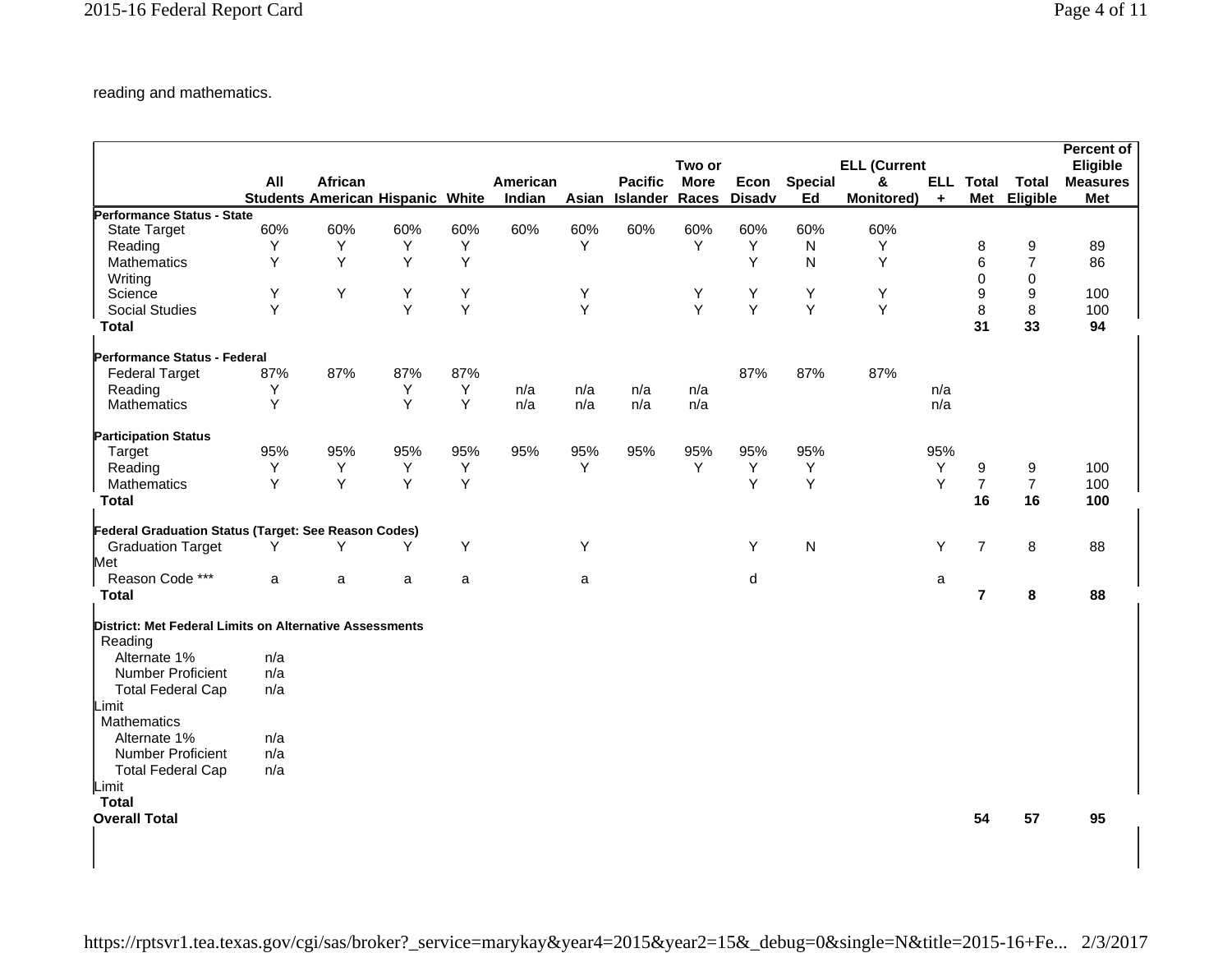|                                                                                                                                     | All                                                                                              | African |  |  | American                                                            |  | Pacific | Two or<br>More | Econ | Special | <b>ELL (Current</b><br>& | ELL . | Total | Total        | Percent of<br><b>Eligible</b><br><b>Measures</b> |
|-------------------------------------------------------------------------------------------------------------------------------------|--------------------------------------------------------------------------------------------------|---------|--|--|---------------------------------------------------------------------|--|---------|----------------|------|---------|--------------------------|-------|-------|--------------|--------------------------------------------------|
|                                                                                                                                     |                                                                                                  |         |  |  | Students American Hispanic White Indian Asian Islander Races Disadv |  |         |                |      | Ed      | <b>Monitored</b> )       |       |       | Met Eligible | Met                                              |
| + Participation uses ELL (Current), Graduation uses ELL (Ever HS)                                                                   |                                                                                                  |         |  |  |                                                                     |  |         |                |      |         |                          |       |       |              |                                                  |
| *** Federal Graduation Rate Reason Codes:                                                                                           |                                                                                                  |         |  |  |                                                                     |  |         |                |      |         |                          |       |       |              |                                                  |
| $a =$ Graduation Rate Goal of 90%<br>$c =$ Safe Harbor Target of a 10% decrease in difference from the prior year rate and the Goal |                                                                                                  |         |  |  |                                                                     |  |         |                |      |         |                          |       |       |              |                                                  |
| $d =$ Five-year Graduation Rate Target of 90%<br>$b = Four-year Gradient Rate Target of 88%$                                        |                                                                                                  |         |  |  |                                                                     |  |         |                |      |         |                          |       |       |              |                                                  |
|                                                                                                                                     | Blank cells above represent student group indicators that do not meet the minimum size criteria. |         |  |  |                                                                     |  |         |                |      |         |                          |       |       |              |                                                  |

n/a Indicates the student group is not applicable to System Safeguards.

|                                |                 |                          |     |       |          |       |                 | Two or       |               |                | <b>ELL</b>               |                          |
|--------------------------------|-----------------|--------------------------|-----|-------|----------|-------|-----------------|--------------|---------------|----------------|--------------------------|--------------------------|
|                                | All             | African                  |     |       | American |       | <b>Pacific</b>  | <b>More</b>  | Econ          | <b>Special</b> | (Current &               | <b>ELL</b>               |
|                                | <b>Students</b> | <b>American Hispanic</b> |     | White | Indian   | Asian | <b>Islander</b> | <b>Races</b> | <b>Disadv</b> | Ed             | <b>Monitored)</b>        | (Current)                |
| <b>Performance Rates</b>       |                 |                          |     |       |          |       |                 |              |               |                |                          |                          |
| Reading                        |                 |                          |     |       |          |       |                 |              |               |                |                          |                          |
| # at Level II Satisfactory     | 2,025           | 49                       | 466 | 1,317 | $\ast$   | 117   | $\ast$          | 71           | 64            | 42             | 82                       | n/a                      |
| Standard                       |                 |                          |     |       |          |       |                 |              |               |                |                          |                          |
| <b>Total Tests</b>             | 2,226           | 65                       | 532 | 1,423 | $\star$  | 128   | $\star$         | 71           | 99            | 109            | 121                      | 79                       |
| % at Level II Satisfactory     | 91%             | 75%                      | 88% | 93%   | $\star$  | 91%   | $\star$         | 100%         | 65%           | 39%            | 68%                      | n/a                      |
| Standard                       |                 |                          |     |       |          |       |                 |              |               |                |                          |                          |
| <b>Mathematics</b>             |                 |                          |     |       |          |       |                 |              |               |                |                          |                          |
| # at Level II Satisfactory     | 597             | 24                       | 159 | 376   | $\star$  | 17    | $\star$         | 16           | 37            | 28             | 40                       | n/a                      |
| Standard                       |                 |                          |     |       |          |       |                 |              |               |                |                          |                          |
| <b>Total Tests</b>             | 658             | 29                       | 182 | 408   | $\star$  | 17    | $\star$         | 17           | 53            | 54             | 48                       | 25                       |
| % at Level II Satisfactory     | 91%             | 83%                      | 87% | 92%   | $\star$  | 100%  | $\star$         | 94%          | 70%           | 52%            | 83%                      | n/a                      |
| Standard                       |                 |                          |     |       |          |       |                 |              |               |                |                          |                          |
| <b>Writing</b>                 |                 |                          |     |       |          |       |                 |              |               |                |                          |                          |
| # at Level II Satisfactory     |                 |                          |     |       |          |       |                 |              |               |                |                          | n/a                      |
| Standard                       |                 |                          |     |       |          |       |                 |              |               |                |                          |                          |
| <b>Total Tests</b>             |                 |                          |     |       |          |       |                 |              |               |                | $\overline{\phantom{a}}$ | $\overline{\phantom{a}}$ |
| % at Level II Satisfactory     |                 |                          |     |       |          |       |                 |              |               |                | $\blacksquare$           | n/a                      |
| Standard                       |                 |                          |     |       |          |       |                 |              |               |                |                          |                          |
| Science                        |                 |                          |     |       |          |       |                 |              |               |                |                          |                          |
| # at Level II Satisfactory     | 1,081           | 26                       | 252 | 701   | $\star$  | 63    | $\star$         | 34           | 43            | 34             | 57                       | n/a                      |
| Standard                       |                 |                          |     |       |          |       |                 |              |               |                |                          |                          |
| <b>Total Tests</b>             | 1,115           | 30                       | 264 | 716   | $\star$  | 65    | $\star$         | 35           | 50            | 52             | 66                       | 38                       |
| % at Level II Satisfactory     | 97%             | 87%                      | 95% | 98%   | $\star$  | 97%   | $\star$         | 97%          | 86%           | 65%            | 86%                      | n/a                      |
| Standard                       |                 |                          |     |       |          |       |                 |              |               |                |                          |                          |
| <b>Social Studies</b>          |                 |                          |     |       |          |       |                 |              |               |                |                          |                          |
| # at Level II Satisfactory     | 1,056           | $***$                    | 238 | 714   |          | 49    | $\star$         | 29           | 32            | 35             | 32                       | n/a                      |
| Standard                       |                 |                          |     |       |          |       |                 |              |               |                |                          |                          |
| <b>Total Tests</b>             | 1,068           | $^{\star\star}$          | 242 | 721   |          | 50    | $\star$         | 29           | 34            | 45             | 36                       | 32                       |
| % at Level II Satisfactory     | 99%             | 100%                     | 98% | 99%   |          | 98%   | $\star$         | 100%         | 94%           | 78%            | 89%                      | n/a                      |
| Standard                       |                 |                          |     |       |          |       |                 |              |               |                |                          |                          |
| <b>Participation Rates</b>     |                 |                          |     |       |          |       |                 |              |               |                |                          |                          |
| Reading: 2015-2016 Assessments |                 |                          |     |       |          |       |                 |              |               |                |                          |                          |
| <b>Number Participating</b>    | 2,361           | 68                       | 611 | 1,463 | $***$    | 135   | $\star$         | 76           | 113           | 118            | n/a                      | 167                      |

https://rptsvr1.tea.texas.gov/cgi/sas/broker?\_service=marykay&year4=2015&year2=15&\_debug=0&single=N&title=2015-16+Fe... 2/3/2017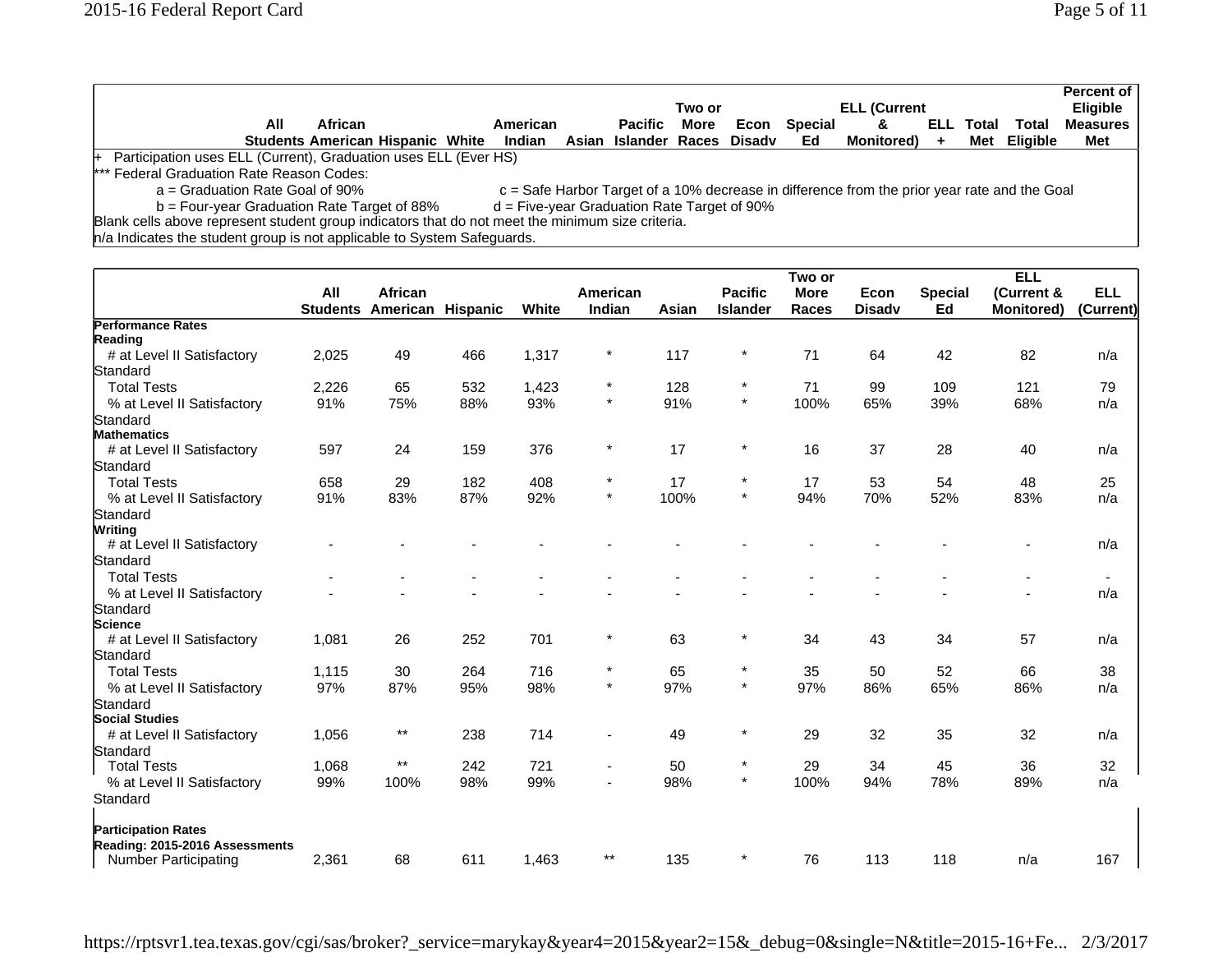|                                    |                 |                |                 |       |          |       |                 | Two or       |               |                | ELL                |           |
|------------------------------------|-----------------|----------------|-----------------|-------|----------|-------|-----------------|--------------|---------------|----------------|--------------------|-----------|
|                                    | All             | <b>African</b> |                 |       | American |       | <b>Pacific</b>  | <b>More</b>  | Econ          | <b>Special</b> | (Current &         | ELL       |
|                                    | <b>Students</b> | American       | <b>Hispanic</b> | White | Indian   | Asian | <b>Islander</b> | <b>Races</b> | <b>Disady</b> | Ed             | <b>Monitored</b> ) | (Current) |
| Total Students                     | 2.372           | 68             | 613             | .472  | **       | 135   |                 | 76           | 116           | 120            | n/a                | 169       |
| <b>Participation Rate</b>          | 100%            | 100%           | 100%            | 99%   | 100%     | 100%  | $\star$         | 100%         | 97%           | 98%            | n/a                | 99%       |
| Mathematics: 2015-2016 Assessments |                 |                |                 |       |          |       |                 |              |               |                |                    |           |
| <b>Number Participating</b>        | 693             | 30             | 196             | 427   | $\star$  |       | $\ast$          | 17           | 59            | 58             | n/a                | 44        |
| <b>Total Students</b>              | 696             | -31            | 196             | 428   | $\star$  | 18    | $\star$         | 17           | 60            | 60             | n/a                | 44        |
| <b>Participation Rate</b>          | 100%            | 97%            | 100%            | 100%  | $\star$  | 94%   | $\star$         | 100%         | 98%           | 97%            | n/a                | 100%      |

\* Indicates results are masked due to small numbers to protect student confidentiality.

\*\* When only one racial/ethnic group is masked, then the second smallest racial/ethnic group is masked (regardless of size).

- Indicates there are no students in the group.

n/a Indicates the student group is not applicable to System Safeguards.

|                                                                                                                                           |                 |                   |       |       |          |        |                 | Two or       |               |                |            |            |
|-------------------------------------------------------------------------------------------------------------------------------------------|-----------------|-------------------|-------|-------|----------|--------|-----------------|--------------|---------------|----------------|------------|------------|
|                                                                                                                                           | All             | African           |       |       | American |        | <b>Pacific</b>  | <b>More</b>  | Econ          | <b>Special</b> | <b>ELL</b> | <b>ELL</b> |
|                                                                                                                                           | <b>Students</b> | American Hispanic |       | White | Indian   | Asian  | <b>Islander</b> | <b>Races</b> | <b>Disady</b> | Ed             | (Ever HS)  | (Current)  |
| <b>Federal Graduation Rates</b>                                                                                                           |                 |                   |       |       |          |        |                 |              |               |                |            |            |
| 4-year Longitudinal Cohort Graduation Rate (Gr 9-12): Class of 2015                                                                       |                 |                   |       |       |          |        |                 |              |               |                |            |            |
| Number Graduated                                                                                                                          | 958             | 23                | 185   | 672   |          | 61     |                 | 13           | 34            | 34             | 47         | n/a        |
| <b>Total in Class</b>                                                                                                                     | 989             | 25                | 196   | 688   |          | 63     | $\star$         | 13           | 39            | 51             | 50         | 34         |
| <b>Graduation Rate</b>                                                                                                                    | 96.9%           | 92.0%             | 94.4% | 97.7% | $\star$  | 96.8%  | $\star$         | 100.0%       | 87.2%         | 66.7%          | 94.0%      | n/a        |
| 4-year Longitudinal Cohort Graduation Rate (Gr 9-12): Class of 2014                                                                       |                 |                   |       |       |          |        |                 |              |               |                |            |            |
| Number Graduated                                                                                                                          | 995             | 26                | 168   | 739   | $\ast$   | 39     | $\star$         | 20           | 41            | 34             | 34         | n/a        |
| <b>Total in Class</b>                                                                                                                     | 1,033           | 28                | 178   | 762   | $\star$  | 39     | $\star$         | 23           | 44            | 49             | 40         | 18         |
| <b>Graduation Rate</b>                                                                                                                    | 96.3%           | 92.9%             | 94.4% | 97.0% | $\star$  | 100.0% | $\star$         | 87.0%        | 93.2%         | 69.4%          | 85.0%      | n/a        |
| 5-year Extended Graduation Rate (Gr 9-12): Class of 2014                                                                                  |                 |                   |       |       |          |        |                 |              |               |                |            |            |
| Number Graduated                                                                                                                          | 1,004           | 28                | 171   | 743   | $^\star$ | 39     | $\star$         | 20           | 42            | 36             | 36         | n/a        |
| <b>Total in Class</b>                                                                                                                     | 1,034           | 28                | 177   | 763   | $\star$  | 39     | $\star$         | 24           | 44            | 49             | 38         | 16         |
| <b>Graduation Rate</b>                                                                                                                    | 97.1%           | 100.0%            | 96.6% | 97.4% | $\star$  | 100.0% | $\star$         | 83.3%        | 95.5%         | 73.5%          | 94.7%      | n/a        |
| District: Met Federal Limits on Alternative Assessments                                                                                   |                 |                   |       |       |          |        |                 |              |               |                |            |            |
| Reading                                                                                                                                   |                 |                   |       |       |          |        |                 |              |               |                |            |            |
| <b>Number Proficient</b>                                                                                                                  | n/a             |                   |       |       |          |        |                 |              |               |                |            |            |
| <b>Total Federal Cap Limit</b>                                                                                                            | n/a             |                   |       |       |          |        |                 |              |               |                |            |            |
| <b>Mathematics</b>                                                                                                                        |                 |                   |       |       |          |        |                 |              |               |                |            |            |
| <b>Number Proficient</b>                                                                                                                  | n/a             |                   |       |       |          |        |                 |              |               |                |            |            |
| Total Federal Cap Limit                                                                                                                   | n/a             |                   |       |       |          |        |                 |              |               |                |            |            |
|                                                                                                                                           |                 |                   |       |       |          |        |                 |              |               |                |            |            |
|                                                                                                                                           |                 |                   |       |       |          |        |                 |              |               |                |            |            |
|                                                                                                                                           |                 |                   |       |       |          |        |                 |              |               |                |            |            |
| Indicates results are masked due to small numbers to protect student confidentiality.                                                     |                 |                   |       |       |          |        |                 |              |               |                |            |            |
| $\star\star$<br>When only one racial/ethnic group is masked, then the second smallest racial/ethnic group is masked (regardless of size). |                 |                   |       |       |          |        |                 |              |               |                |            |            |
| Indicates there are no students in the group.                                                                                             |                 |                   |       |       |          |        |                 |              |               |                |            |            |

n/a Indicates the student group is not applicable to System Safeguards.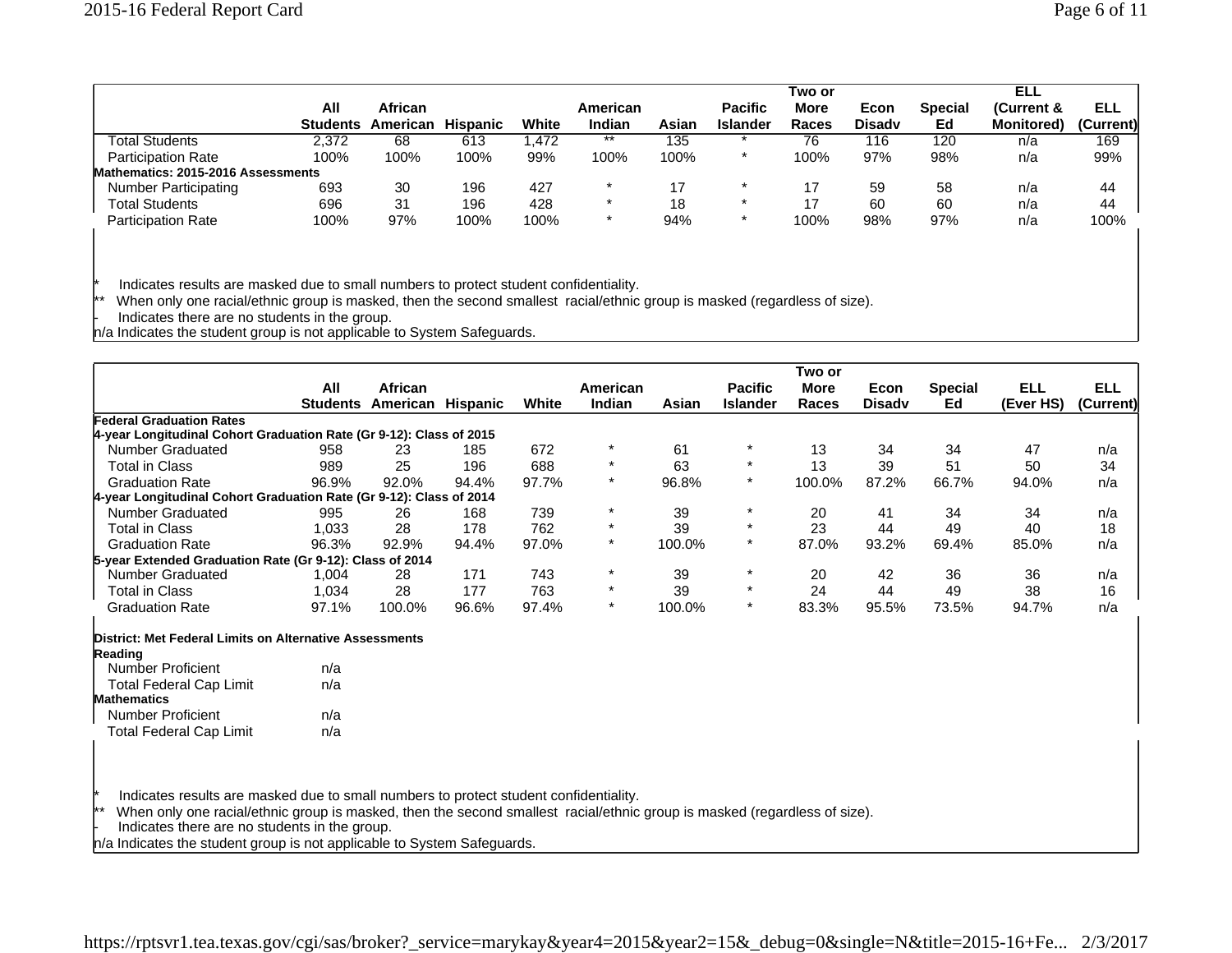Source: 2016 Accountability System Safeguards Report

### **Part III: Priority and Focus Schools**

**Priority schools** are the lowest 5% of Title I served campuses based on performance in reading, mathematics and graduation rates. Priority schools include Tier I or Tier II TTIPS schools, campuses with graduation rates less than 60%, and lowest achieving campuses based on All Students reading/math performance. **Focus schools** are 10% of Title I served campuses, not already identified as priority schools, that have the widest gaps between student group performance and safeguard targets. Campuses are ranked based on the largest gaps between student group reading/math performance and the annual measurable objectives (AMO) target of 83%. Campuses were originally staged as priority and focus based on data from the 2013 Accountability Reports.Priority and focus schools having improved in performance and are no longer identified as improvement required for the August 2015 and 2016 ratingswill include a "Progress" label. All schools that do not meet that criteria will remain identified as priority or focus.

### **Priority School Identification:** No **Priority School Reason:** N/A **Focus School Identification:** No**Focus School Reason:** N/A

**A high-performance reward school** is identified as a Title I school with distinctions based on reading and math performance. In addition, at the high school level, a reward school is a Title I school with the highest graduation rates. **A high progress school** is identified as a Title I school in the top 25% in annual improvement; and/or a school in the top 25% of those demonstrating ability to close performance gaps based on system safeguards. The reward school identifications provided are for the 2015-2016 school year.Identifications for the 2016-2017 school year are pending.

### **High Performing School:** No **High Progress School:** No

Source: TEA Division of School Improvement and Support

**Part IV: Teacher Quality Data** 

## **Part IV A: Percent of Teachers by Highest Degree Held**

Professional qualifications of all public elementary and secondary school teachers in the State of Texas. The distribution of degrees attained by teachers are shown as the percent of total Full-Time Equivalent (FTE) count of teachers with no degree, bachelor's, master's, and doctorate degrees.

|                  |               | Campus ----------------- |                 |         |
|------------------|---------------|--------------------------|-----------------|---------|
|                  | <b>Number</b> | <b>Percent</b>           | <b>District</b> | State   |
|                  |               |                          | <b>Percent</b>  | Percent |
| No Degree        | 1.6           | 0.7%                     | 0.6%            | 1.0%    |
| <b>Bachelors</b> | 156.6         | 68.4%                    | 73.5%           | 74.7%   |
|                  |               |                          |                 |         |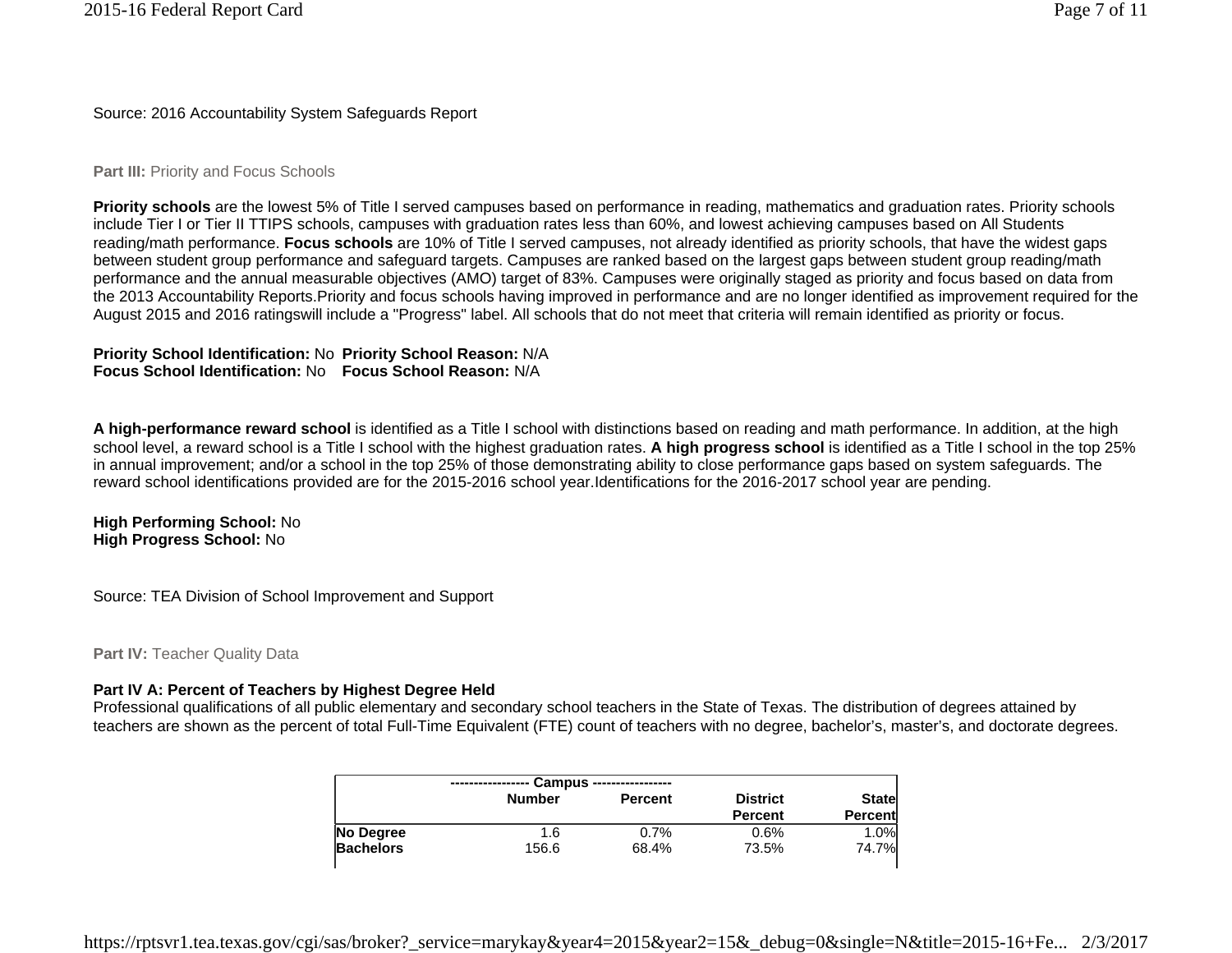| <b>Number</b><br><b>District</b><br><b>Percent</b><br><b>Percent</b><br>28.3%<br>25.0%<br>64.9 |              |  | Campus - |  |
|------------------------------------------------------------------------------------------------|--------------|--|----------|--|
|                                                                                                | <b>State</b> |  |          |  |
| <b>Masters</b>                                                                                 | Percent      |  |          |  |
|                                                                                                | 23.6%        |  |          |  |
| 2.6%<br>Doctorate<br>6.0<br>0.9%                                                               | 0.6%         |  |          |  |

# **Part IV B and C: Teachers with Emergency/Provisional Credentials, Highly Qualified (HQ) Teachers Low Poverty/ High Poverty Summary Reports**

The percentage of all public elementary and secondary school teachers teaching with emergency or provisional credentials, and the percentage of classes in the state not taught by highly qualified teachers disaggregated by high-poverty compared to low-poverty schools. For this purpose, highpoverty means schools in the top quartile of poverty and low-poverty means the bottom quartile of poverty in the state.

#### **Low Poverty**

|  | <b>Core Academic Subject Areas</b> |  |  |
|--|------------------------------------|--|--|
|--|------------------------------------|--|--|

|                                                              |               | General<br><b>Education</b> | <b>Special</b><br><b>Education</b> | Total   |
|--------------------------------------------------------------|---------------|-----------------------------|------------------------------------|---------|
| <b>Total Number of Teachers</b>                              |               | 167                         | 17                                 | 184     |
| <b>Total Number of Classes</b>                               |               | 970                         | 94                                 | 1,064   |
| <b>Number of Classes Taught by Highly Qualified Teachers</b> | Number        | 970                         | 94                                 | 1.064   |
|                                                              | Percent       | 100.00%                     | 100.00%                            | 100.00% |
| Number of Classes Taught by Not Highly Qualified Teachers    | <b>Number</b> |                             |                                    |         |
|                                                              | Percent       | 0.00%                       | $0.00\%$                           | 0.00%   |
|                                                              |               |                             |                                    |         |

**Number of Core Academic Teachers Who Are Teaching on the Following Permits**

|                                            | <b>Number of Teachers</b><br>Elem | secondary |
|--------------------------------------------|-----------------------------------|-----------|
|                                            | (PK-6)                            | 7-12      |
| <b>Emergency (for certified personnel)</b> |                                   |           |
| Emergency (for uncertified personnel)      |                                   |           |
| Non-renewable                              |                                   |           |
| <b>Temporary Classroom Assignment</b>      |                                   |           |
| <b>District Teaching</b>                   |                                   |           |
| Temporary                                  |                                   |           |
|                                            |                                   |           |

#### **Number of Core Academic Teachers with a Probationary Certificate Enrolled in an Alternative Certification**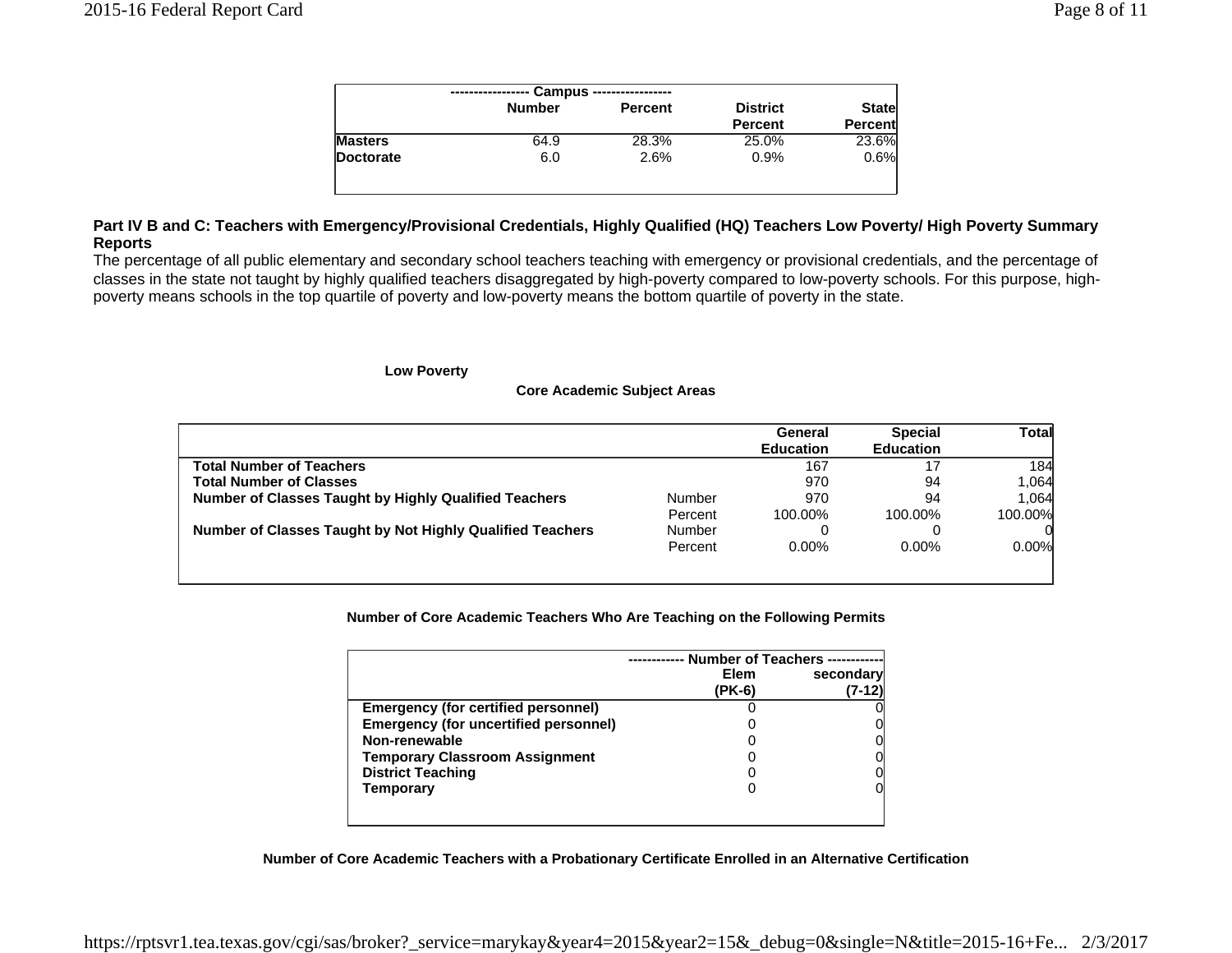|                             |                          | ------------ Number of Teachers ------------ |  |
|-----------------------------|--------------------------|----------------------------------------------|--|
|                             | <b>General Education</b> | <b>Special Education</b>                     |  |
| <b>Highly Qualified</b>     |                          |                                              |  |
| <b>Not Highly Qualified</b> |                          |                                              |  |
|                             |                          |                                              |  |

# Source: TEA Division of Federal and State Education Policy

Part V: Graduates Enrolled in Texas Institution of Higher Education (IHE)

This section provides the percentage of students who enroll and begin instruction at an institution of higher education in the school year (fall or spring semester) following high school graduation. The rate reflects the percent of total graduates during the 2012-13 school year who attended a public or independent college or university in Texas in the 2013-14 academic year.

| Year Enrolled in Higher Education | Campus | <b>District</b> | <b>State</b> |
|-----------------------------------|--------|-----------------|--------------|
| 2013-14                           | 63.1%  | 56.8%           | 57.5%        |
| 2012-13                           | 63.9%  | 56.7%           | 56.9%        |

Source: Texas Higher Education Coordinating Board

Part VI: Statewide National Assessment of Educational Progress (NAEP) Results

The most recent NAEP results for Texas are provided showing statewide reading and mathematics performance results and participation rates, disaggregated by student group.

#### **State Level: 2015 Percentages at NAEP Achievement Levels**

| Grade   | <b>Subject</b> | <b>Student Group</b> | %<br><b>Below Basic</b> | %<br>At or Above<br><b>Basic</b> | %<br>At or Above<br><b>Proficient</b> | %<br>At or Above<br><b>Advanced</b> |
|---------|----------------|----------------------|-------------------------|----------------------------------|---------------------------------------|-------------------------------------|
| Grade 4 | Reading        | Overall              | 36                      | 64                               | 31                                    |                                     |
|         |                | American Indian      | n/a                     | n/a                              | n/a                                   | n/a                                 |
|         |                | Asian                | 13                      | 87                               | 66                                    | 30                                  |
|         |                | <b>Black</b>         | 49                      | 51                               |                                       |                                     |
|         |                | Hispanic             | 44                      | 56                               | 22                                    |                                     |
|         |                | White                | 18                      | 82                               | 50                                    | 13                                  |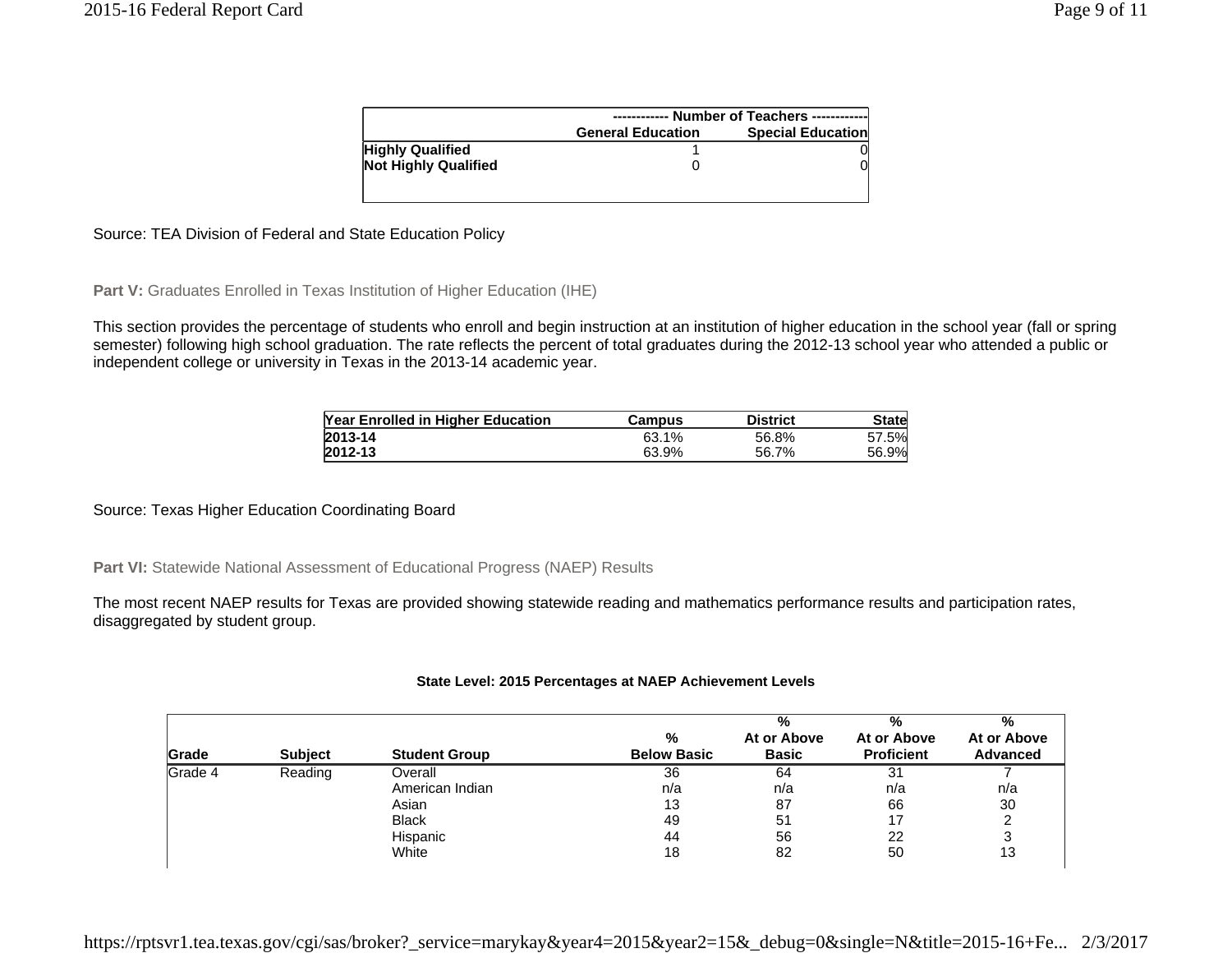|         |                    |                                   |                    | $\overline{\frac{9}{6}}$ | $\overline{\frac{9}{6}}$ | $\frac{9}{6}$           |
|---------|--------------------|-----------------------------------|--------------------|--------------------------|--------------------------|-------------------------|
|         |                    |                                   | $\frac{0}{0}$      | At or Above              | At or Above              | At or Above             |
| Grade   | <b>Subject</b>     | <b>Student Group</b>              | <b>Below Basic</b> | <b>Basic</b>             | <b>Proficient</b>        | <b>Advanced</b>         |
|         |                    | <b>Students with Disabilities</b> | $\overline{71}$    | $\overline{29}$          | $\overline{11}$          | $\overline{2}$          |
|         |                    | English Language Learners         | 59                 | 41                       | 12                       | $\overline{\mathbf{c}}$ |
|         |                    | National School Lunch Program     | 46                 | 54                       | 20                       | 3                       |
|         | <b>Mathematics</b> | Overall                           | 14                 | 86                       | 44                       | 8                       |
|         |                    | American Indian                   | n/a                | n/a                      | n/a                      | n/a                     |
|         |                    | Asian                             | 3                  | 97                       | 82                       | 36                      |
|         |                    | <b>Black</b>                      | 24                 | 76                       | 29                       | $\overline{c}$          |
|         |                    | Hispanic                          | 16                 | 84                       | 37                       | 4                       |
|         |                    | White                             | $\overline{7}$     | 93                       | 60                       | 15                      |
|         |                    | <b>Students with Disabilities</b> | 41                 | 59                       | 18                       | $\overline{\mathbf{c}}$ |
|         |                    | English Language Learners         | 23                 | 77                       | 28                       | $\overline{c}$          |
|         |                    | National School Lunch Program     | 19                 | 81                       | 30                       | $\overline{c}$          |
| Grade 8 | Reading            | Overall                           | 28                 | 72                       | 28                       | $\overline{c}$          |
|         |                    | American Indian                   | n/a                | n/a                      | n/a                      | n/a                     |
|         |                    | Asian                             | 12                 | 88                       | 55                       | 12                      |
|         |                    | <b>Black</b>                      | 38                 | 62                       | 19                       | $\overline{c}$          |
|         |                    | Hispanic                          | 35                 | 65                       | 19                       | 1                       |
|         |                    | White                             | 14                 | 86                       | 43                       | 4                       |
|         |                    | <b>Students with Disabilities</b> | 70                 | 30                       | 5                        | n/a                     |
|         |                    | English Language Learners         | 71                 | 29                       | $\overline{2}$           | n/a                     |
|         |                    | National School Lunch Program     | 36                 | 64                       | 18                       | 1                       |
|         | <b>Mathematics</b> | Overall                           | 25                 | 75                       | 32                       | 7                       |
|         |                    | American Indian                   | n/a                | n/a                      | n/a                      | n/a                     |
|         |                    | Asian                             | 5                  | 95                       | 67                       | 25                      |
|         |                    | <b>Black</b>                      | 43                 | 57                       | 16                       | $\overline{\mathbf{c}}$ |
|         |                    | Hispanic                          | 31                 | 69                       | 23                       | $\overline{\mathbf{4}}$ |
|         |                    | White                             | 12                 | 88                       | 48                       | 12                      |
|         |                    | <b>Students with Disabilities</b> | 62                 | 38                       | 8                        | $\mathbf{1}$            |
|         |                    | English Language Learners         | 60                 | 40                       | 6                        | n/a                     |
|         |                    | National School Lunch Program     | 34                 | 66                       | 20                       | 3                       |

## **State Level: 2015 Participation Rates for Students with Disabilities and Limited English Proficient Students**

| Grade   | <b>Subject</b>     | <b>Student Group</b>              | %  |
|---------|--------------------|-----------------------------------|----|
| Grade 4 | Reading            | <b>Students with Disabilities</b> | 72 |
|         |                    | Limited English Proficient        | 92 |
|         | <b>Mathematics</b> | <b>Students with Disabilities</b> | 80 |
|         |                    | <b>Limited English Proficient</b> | 95 |